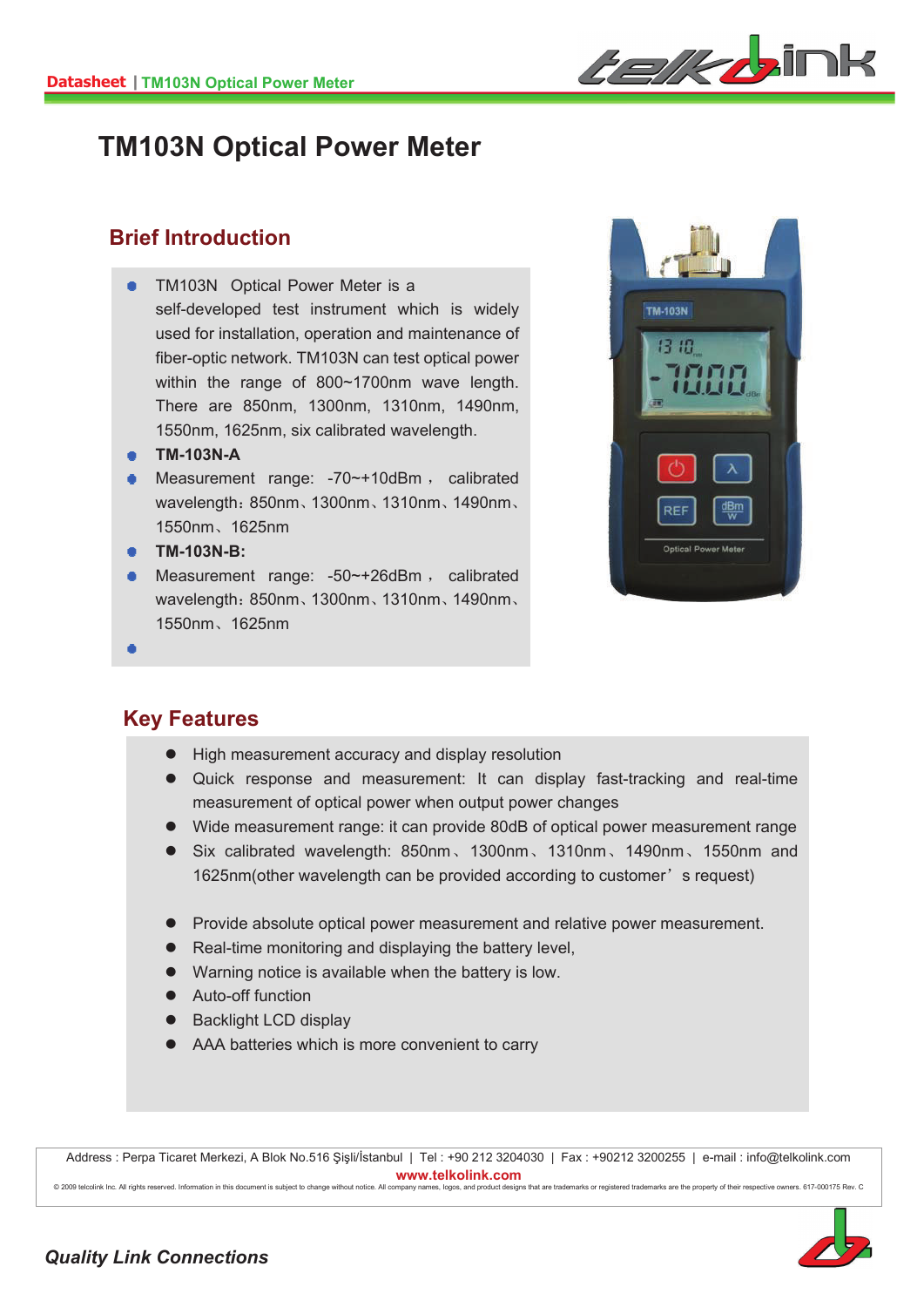

### **Technical Specifications**

| Measurement range dBm | -70 $\sim$ +10 dBm                                | $-50$ $\sim$ +26 dBm                     |  |
|-----------------------|---------------------------------------------------|------------------------------------------|--|
| Wavelength range (nm) | $800 - 1650$                                      |                                          |  |
| Calibrated wavelength | 850nm, 1300nm, 1310nm, 1490nm, 1550nm,            |                                          |  |
|                       | 1625nm (other wavelength will be on request)      |                                          |  |
| Detector              | Inga As                                           |                                          |  |
| Accuracy              | < $±3\%$ (-10dBm, 22°°C)                          |                                          |  |
| Resolution            | Linearity: 0.1%, Non-linearity: 0.01dBm           |                                          |  |
| Working temperature   | -10 $^\circ\text{C}\!\sim$ +50 $^\circ\!\text{C}$ |                                          |  |
| Storage temperature   | -20 $^\circ\text{C}\!\sim$ +70 $^\circ\text{C}$   |                                          |  |
| Relative humidity     | $90\%$ ( $+30\degree$ ),                          |                                          |  |
| connector             |                                                   | Movable FC/PC SC/PC, ST/PC( LC as        |  |
|                       | Optional)                                         |                                          |  |
| Power supply          | 3pcs AAA batteries                                |                                          |  |
| DC power supply       |                                                   | Optional accessory which require special |  |
|                       | order                                             |                                          |  |
|                       |                                                   | Support wide range power input work (AC  |  |
|                       | $90 - 240$                                        |                                          |  |
| Working hours         | >120 hours (without backlight)                    |                                          |  |
| Weight(g)             | 160g                                              |                                          |  |
| Dimension(mm)         | 130×69×29                                         |                                          |  |

#### **Pictures:**





Address : Perpa Ticaret Merkezi, A Blok No.516 Şişli/İstanbul | Tel : +90 212 3204030 | Fax : +90212 3200255 | e-mail : info@telkolink.com www.telkolink.com

@ 2009 telcolink Inc. All rights reserved. Information in this document is subject to change without notice. All company names, logos, and product designs that are trademarks or registered trademarks are the property of th